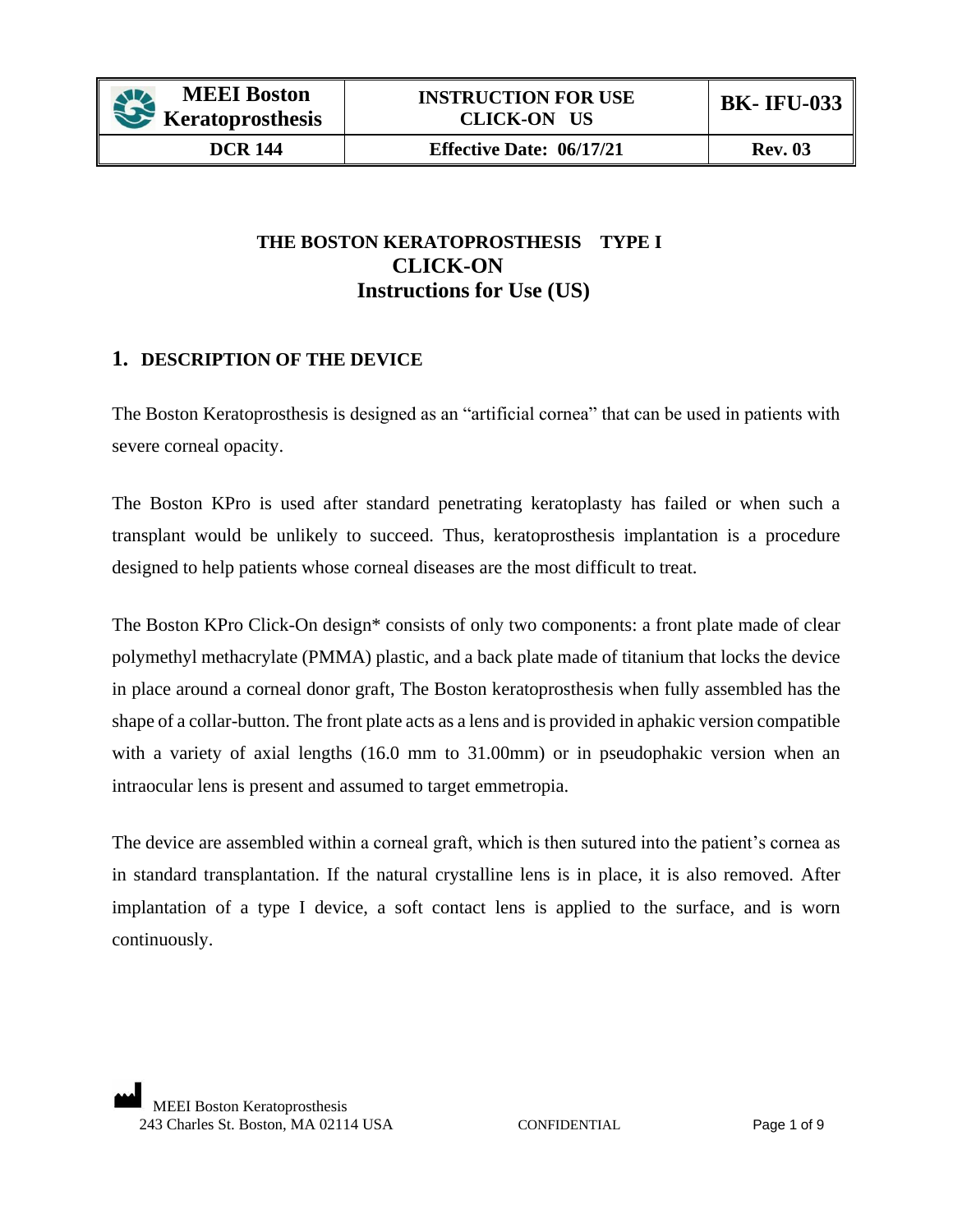### **2. INTENDED USE**

The Boston KPro is indicated to provide a transparent optical pathway through an opacified cornea in an eye that is not a reasonable candidate for any form of corneal transplant, including penetrating keratoplasty.

### **3. INDICATIONS**

- Patients with at least one failed corneal transplant, with poor prognosis for further grafting, or severe corneal opacity and vascularization with poor prognosis for corneal transplantation.
- Patients with vision worse than 20/200 (and opposite eye with vision less than 20/40).
- Patients with no retinal detachment or extreme optic nerve cupping.
- Patients with intact nasal light projection to exclude end stage glaucoma. If patient has severe glaucoma, consider simultaneous Ahmed shunt.
- If patient's eye is pseudophakic, plan to keep IOL in place and use Boston KPro for pseudophakia.
- If patient's eye is phakic, do simultaneous open-sky cataract extraction and use KPro indicated for aphakia (chosen according to axial length of the eye).
- Consider the following parameters in your patient selection and evaluation:
	- o History
	- o Visual acuity, also with hard contact lens when necessary. Accuracy of light projection (lack of central fixation, lack of nasal projection- end-stage glaucoma?)
	- o Intraocular pressure
	- o Evaluation of blink mechanism, tear secretion
	- o Signs of chronic inflammation
	- o Phakic, pseudophakic or aphakic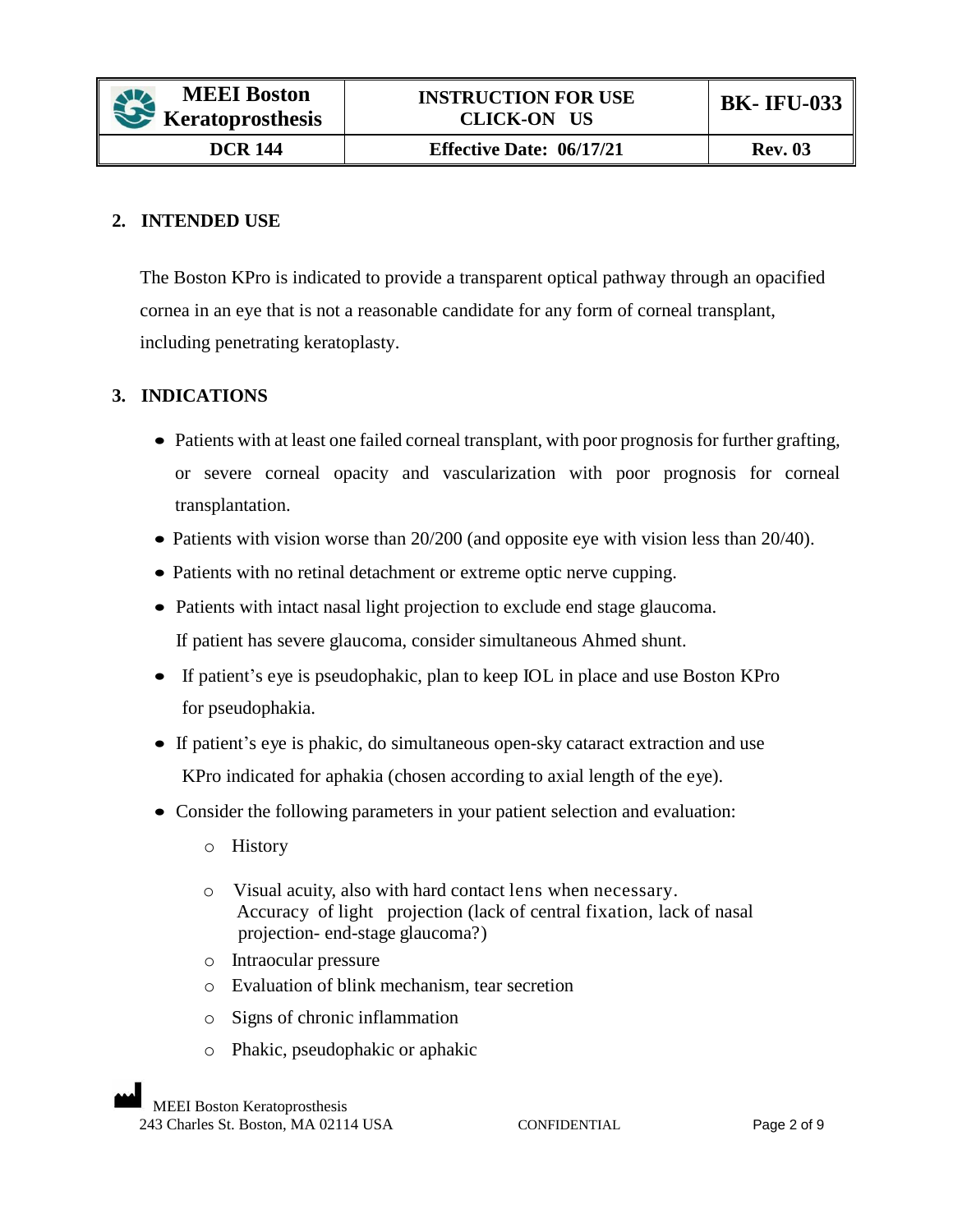- o Optic nerve cupping, macula
- o Ultrasound B-scan (retinal detachment?)
- o A-scan (for KPro optical power in aphakic eyes)
- o External photo

## **4. CONTRAINDICTIONS**

- Patients with autoimmune diseases (e.g., mucous membrane pemphigoid, Stevens-Johnson syndrome, uveitis, Sjogren's syndrome) and after severe chemical burns, or other severe inflammations (these patients if operable, require the type II device).
- Patients with longstanding severe intraocular inflammation and/or phthisis bulbi.
- Patients with retinal detachment or extreme optic nerve cupping.
- Patients without intact nasal light projection (suggest end stage glaucoma).
- Patients with vision better than 20/200 (or opposite eye has vision of 20/40 or better)

# **5. WARNINGS AND PRECAUTIONS**

- Patients with autoimmune diseases (pemphigoid, Stevens-Johnson syndrome, uveitis, Sjogren's syndrome, etc.), severe chemical burns, or other severe inflammations may experience a higher rate of post-operative complications.
- **Do not reuse the Boston KPro. Reuse of the Boston KPro exposes the patient to the risk of infection.**
- **Use Boston KPro only by the expiration date given on the label.**
- **Do not resterilize. Resterilization may damage the device and lead to patient complications.**
- **Note: the device should not be used if the sterile packaging is damaged.**

### **6. POTENTIAL COMPLICATIONS**

- Persistent Epithelial Defect
- Sterile Keratolysis
- Microbial Keratitis

MEEI Boston Keratoprosthesis 243 Charles St. Boston, MA 02114 USA CONFIDENTIAL Page 3 of 9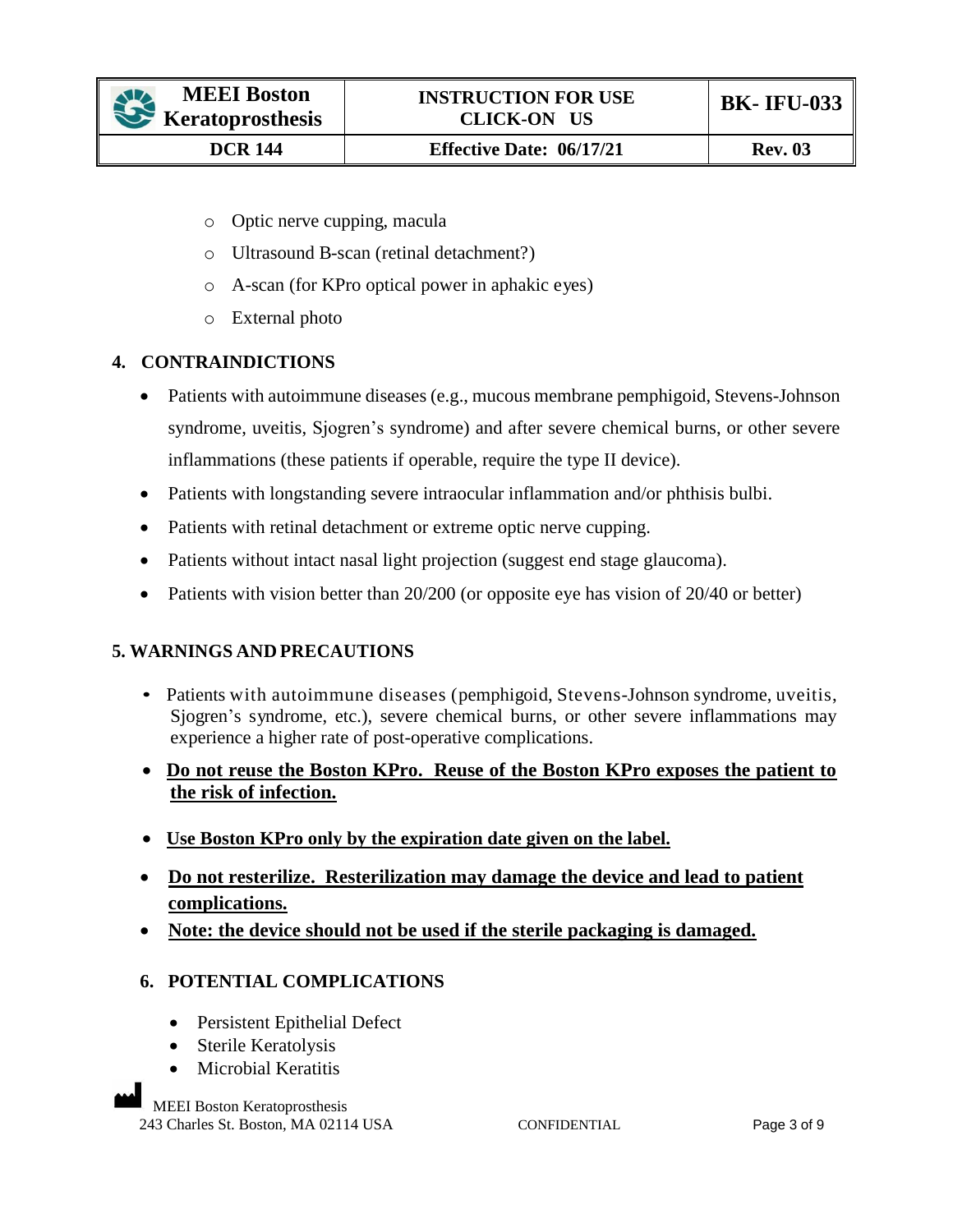**DCR 144 Effective Date: 06/17/21 Rev. 03** 

- Retroprosthetic Membrane
- Glaucoma
- Sterile Vitritis
- Microbial Endophthalmitis
- Retinal Detachment

 **See User Manual for further details of each complication**

# **7. PHOTO-MONTAGE: ASSEMBLY OF BOSTON KPRO Click-On Type I**



• Photographs of the component parts of the Boston Keratoprosthesis, Click-On Type I.



Schematic illustration of the components:

- The front plate consists of a front plate (5.0 mm in diameter) and the stem (3.35 mm)
- The back plate (8.5 mm diameter) with a central hole, and 16 holes (1.2 mm each)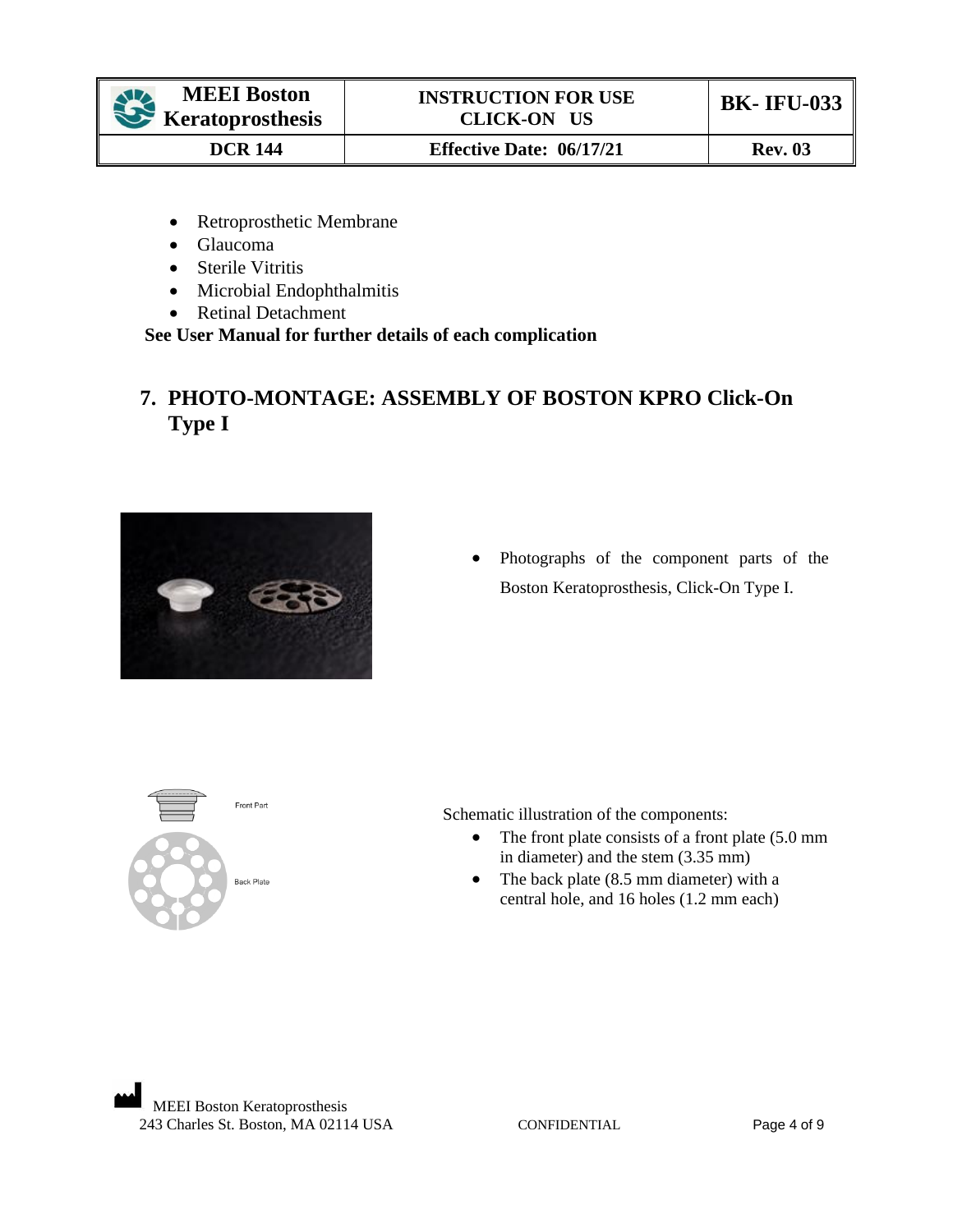| <b>MEEI Boston</b><br>Keratoprosthesis | <b>INSTRUCTION FOR USE</b><br><b>CLICK-ON US</b>                                                                                                                                     | <b>BK-IFU-033</b>                                   |  |  |
|----------------------------------------|--------------------------------------------------------------------------------------------------------------------------------------------------------------------------------------|-----------------------------------------------------|--|--|
| <b>DCR 144</b>                         | <b>Effective Date: 06/17/21</b>                                                                                                                                                      | <b>Rev. 03</b>                                      |  |  |
|                                        | White assembly tool with a hollow bore will assist in<br>the assembly                                                                                                                |                                                     |  |  |
|                                        | After an 8.5 mm corneal graft is punched out from a<br>$\bullet$<br>donor cornea, a 3.0 mm hole is punched in the center<br>of the graft. Central position of the hole is important. |                                                     |  |  |
|                                        | An adhesive patch is used to stabilize the Boston<br>Keratoprosthesis assembly. Scotch tape is peeled<br>off.                                                                        |                                                     |  |  |
|                                        | The bared adhesive is pressed down onto a stable<br>surface. The cover of one of the top windows is<br>peeled off, baring the adhesive.                                              |                                                     |  |  |
|                                        | The KPro front plate is pressed down onto the<br>adhesive (plate down, stem up) where it sticks.                                                                                     |                                                     |  |  |
|                                        | front plate                                                                                                                                                                          | The corneal graft is placed on the stem of the KPro |  |  |

MEEI Boston Keratoprosthesis 243 Charles St. Boston, MA 02114 USA CONFIDENTIAL Page 5 of 9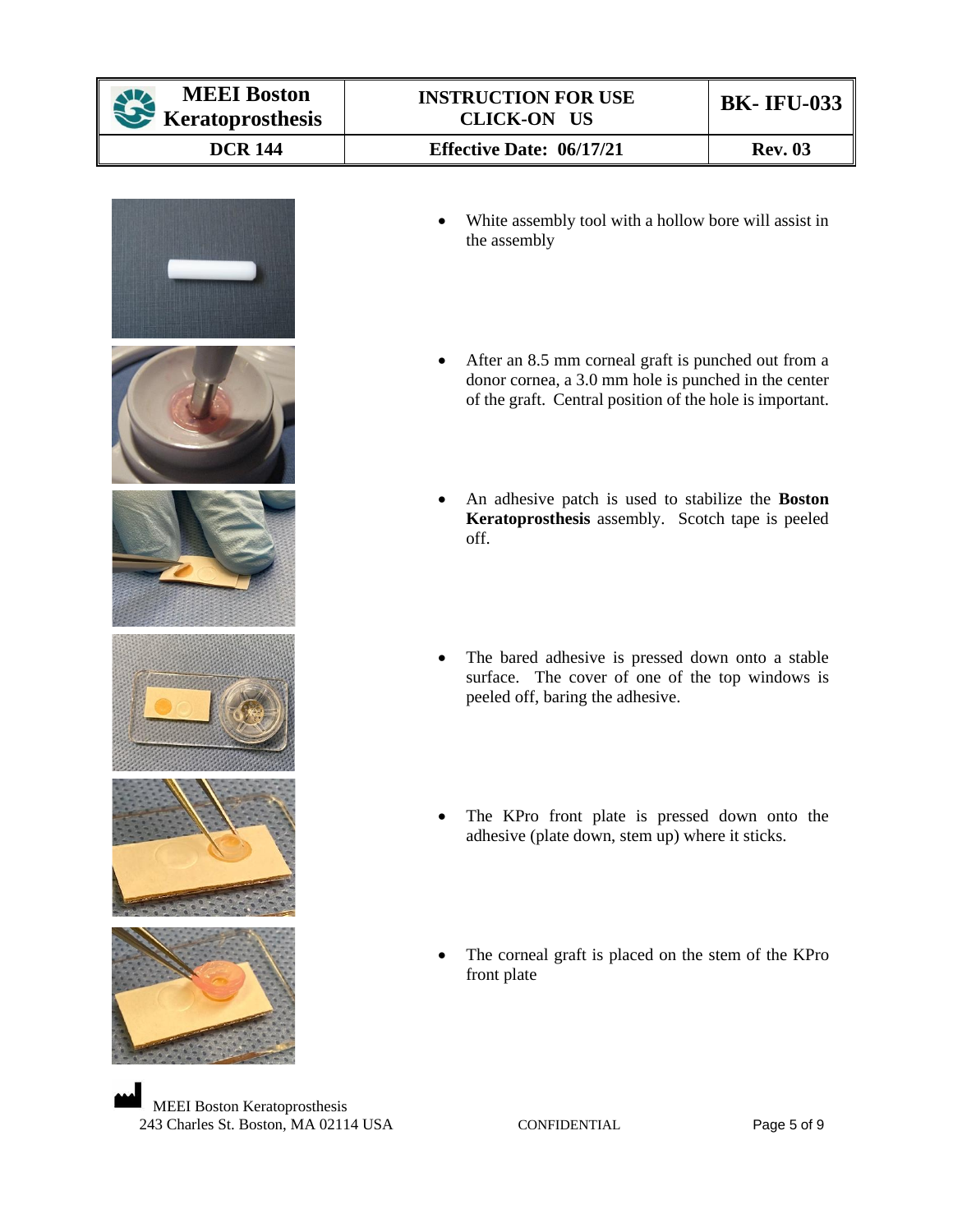| <b>BK-IFU-033</b> |
|-------------------|
| <b>Rev. 03</b>    |
|                   |



- The hollow bore end of the white pin is used to gently push the graft down over the stem.
- The back plate is placed on the stem of the front plate.
- The back plate is gently pushed down with a finger onto the stem.
- Finally, the wider end of the assembly tool is used to press the back plate firmly down into the groove, usually with an audible sound. The assembly tool must be perpendicular to the front plate when pressing down.
- **The position of the back plate should be inspected prior to implantation.**
- The assembly should be temporarily placed back in the storage solution while the patient's eye is being prepared.
- The graft-prosthesis combination is sutured into the patient's cornea like a

MEEI Boston Keratoprosthesis 243 Charles St. Boston, MA 02114 USA CONFIDENTIAL Page 6 of 9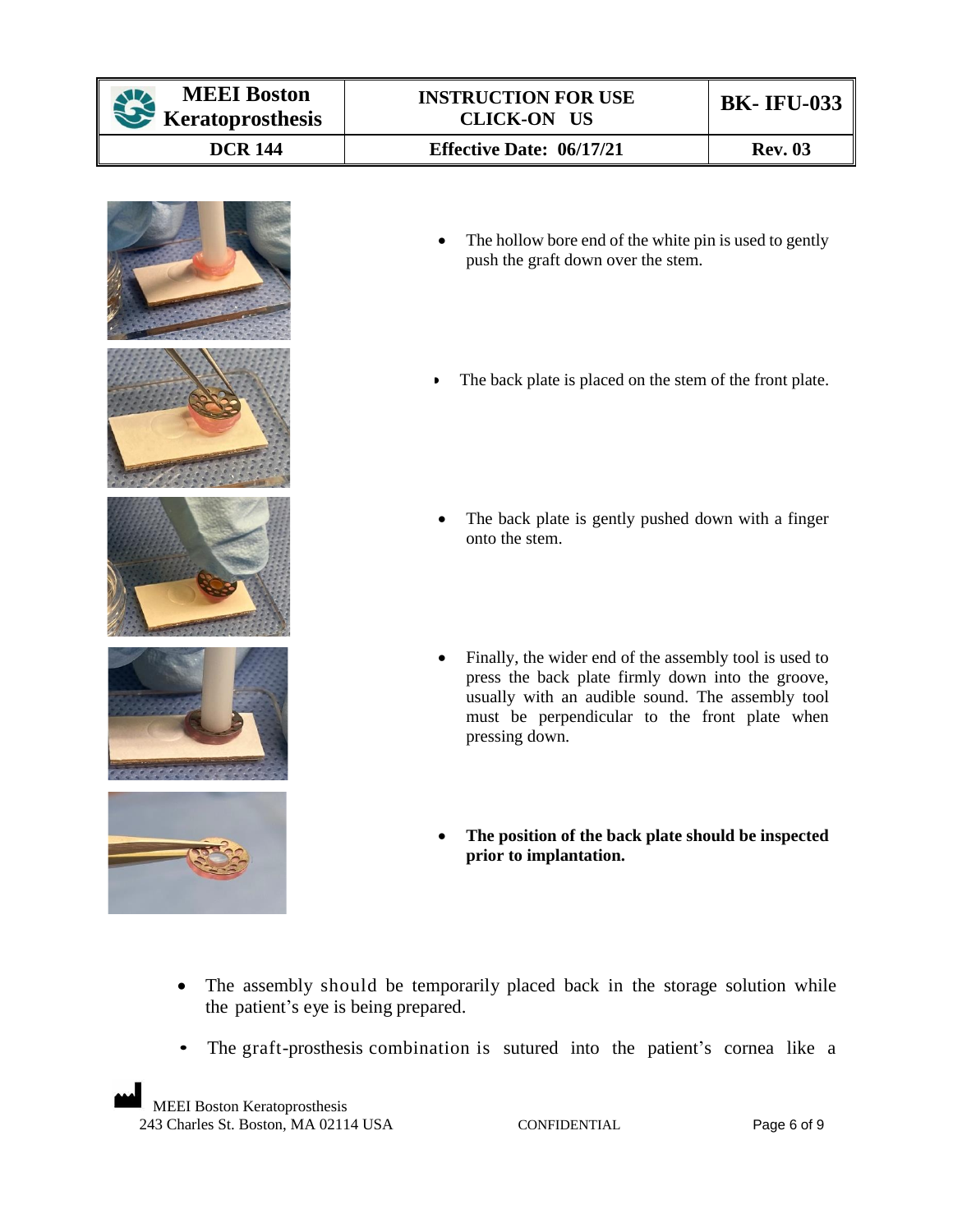| <b>MEEI</b> Boston<br>Keratoprosthesis | <b>INSTRUCTION FOR USE</b><br>CLICK-ON US | <b>BK-IFU-033</b> |
|----------------------------------------|-------------------------------------------|-------------------|
| <b>DCR</b> 144                         | <b>Effective Date: 06/17/21</b>           | <b>Rev. 03</b>    |

standard corneal graft. Twelve 9-0 nylon sutures are placed, and the knots are buried. DO NOT SUTURE THROUGH THE BACK PLATE HOLES OR OTHERWISE INCORPORATE THE BACKPLATE IN THE SUTURES.

- During surgery protect the macula from light damage by covering the center of the KPro with a wet cellulose sponge, or similar.
- Finally, a large soft contact lens is applied (Kontur lens, plano, 16.0 mm diameter, 9.8 base curve.

## **8. MRI COMPATIBILITY**



The **Boston Keratoprosthesis, back plate and locking ring made from titanium** was determined to be **MR-conditional.**

Non-clinical testing demonstrated that the Boston Keratoprosthesis back plate and locking ring made from titanium is MR Conditional. A patient with this device can be scanned safely immediately after placement under the following conditions:

### *Static Magnetic Field*

- Static magnetic field of 3-Tesla or less
- Maximum spatial gradient magnetic field of 720-Gauss/cm or less

# *MRI-Related Heating*

In non-clinical testing, the Boston Keratoprosthesis, back plate and locking ring made from

MEEI Boston Keratoprosthesis 243 Charles St. Boston, MA 02114 USA CONFIDENTIAL Page 7 of 9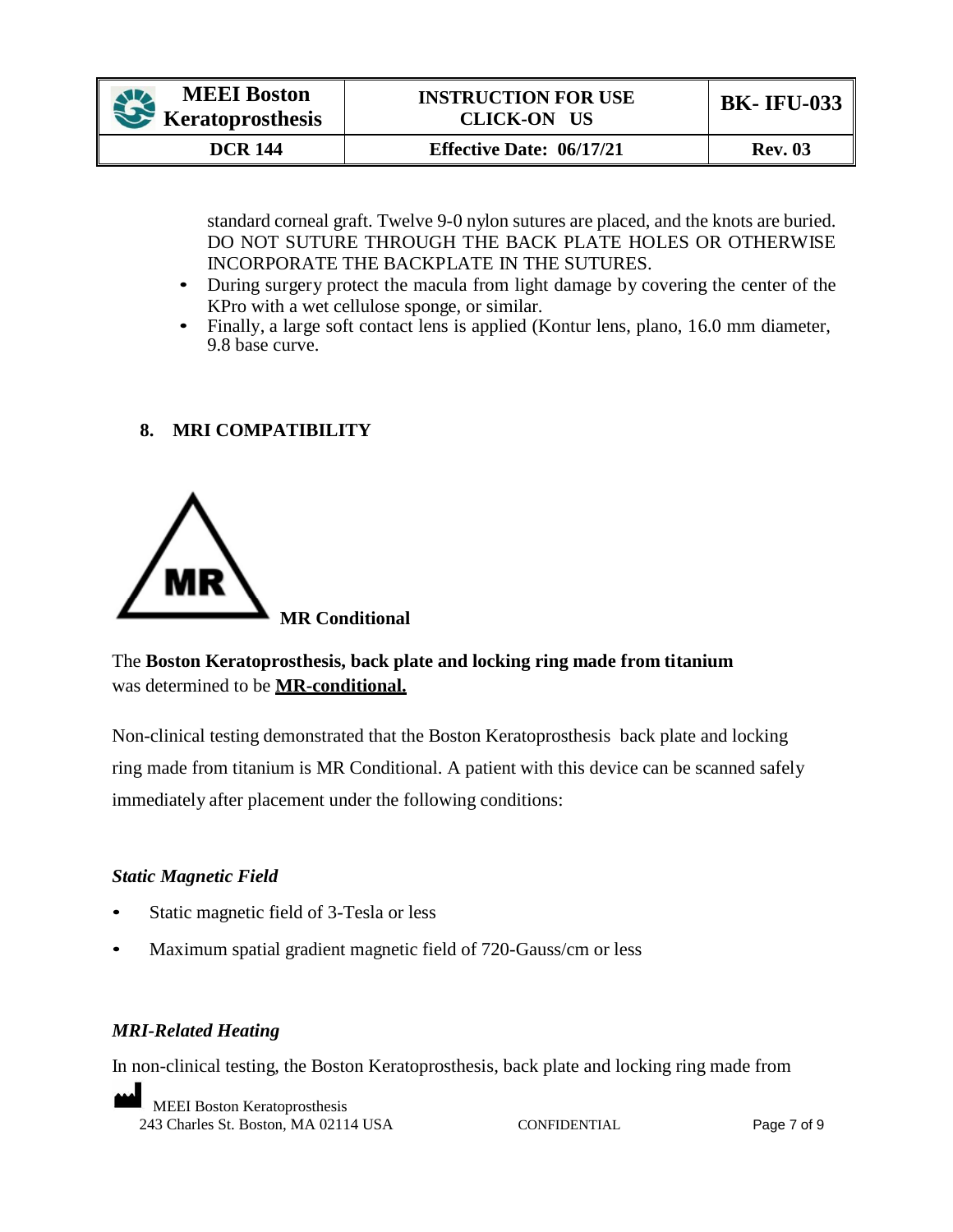titanium produced the following temperature rise during MRI performed for 15-min of scanning (i.e., per pulse sequence) in the 3-Tesla (3-Tesla/128-MHz, Excite, HDx, Software 14X.M5, General Electric Healthcare, Milwaukee, WI) MR system:

## *Highest temperature change* +1.5°C

Therefore, the MRI-related heating experiments for the Boston Keratoprosthesis, back plate

and locking ring made from titanium at 3-Tesla using a transmit/receive RF body coil at an MR system reported whole body averaged SAR of 2.9 -W/kg (i.e., associated with a calorimetry measured whole body averaged value of 2.7-W/kg) indicated that the greatest amount of heating that occurred in association with these specific conditions was equal to or less than  $+1.5$ °C.

### *Artifact Information*

MR image quality may be compromised if the area of interest is in the exact same area or relatively close to the position of the Boston Keratoprosthesis, back plate and locking ring made from titanium. Therefore, optimization of MR imaging parameters to compensate for the presence of this device may be necessary.

The maximum artifact size (i.e., as seen on the gradient echo pulse sequence) extends approximately 10-mm relative to the size and shape of the Boston Keratoprosthesis,

back plate and locking ring made from titanium.

| Pulse Sequence           | $T1-SE$      | $T1-SE$       | <b>GRE</b>    | <b>GRE</b>    |
|--------------------------|--------------|---------------|---------------|---------------|
| Signal Void Size         | $97$ -mm $2$ | 35-mm2        | $290$ -mm $2$ | $296$ -mm $2$ |
| <b>Plane Orientation</b> | Parallel     | Perpendicular | Parallel      | Perpendicular |

This information is based on the latest information from the Food and Drug Administration and the American Society for Testing and Materials (ASTM) International, Designation: F2503-08. Standard Practice for Marking Medical Devices and Other Items for Safety in the Magnetic